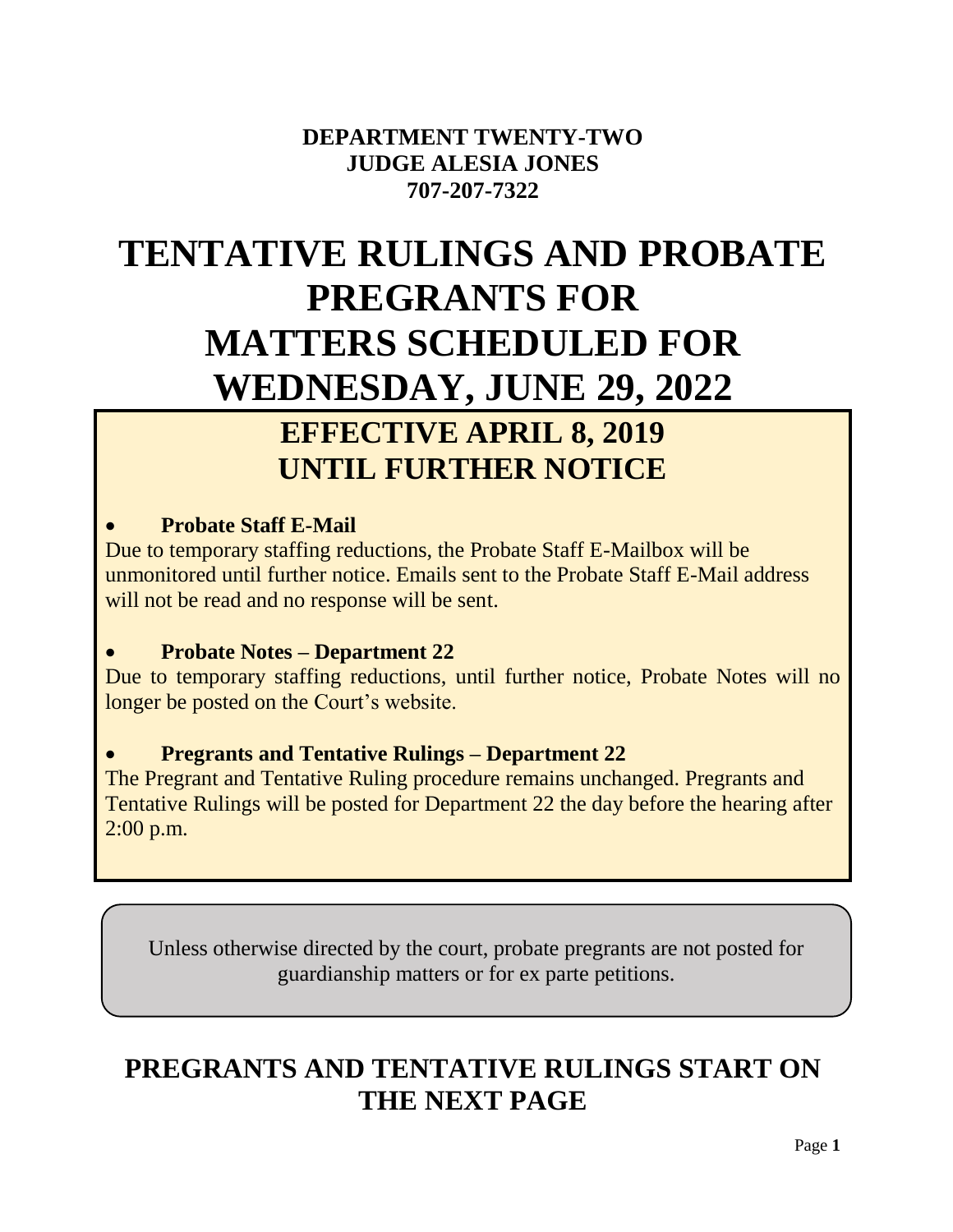Join ZoomGov Meeting

<https://www.zoomgov.com/j/1617688610?pwd=ZjdTVkxxZ3ZXT1Z4cWU5VjhRMTRCUT09>

Meeting ID: 161 768 8610

Passcode: 310165

833 568 8864 US Toll-free

# **9:00 CALENDAR**

# **IN RE THE ESTATE OF ISMAEL V. VELASCO, DECEASED FPR050216**

Second Status Report of Personal Representative and Petition for Its Settlement

#### PREGRANT ORDER

The courtroom will be open on June 29, 2022. Counsel for petitioner may receive an invitation to attend court remotely via Zoom, and is encouraged to accept that invitation. Counsel may forward that invitation to petitioner and any other interested party who may also appear remotely.

The court finds that proper notice has been given as required by law. The Second Status Report filed on May 16, 2022 is approved. The court orders that the estate's administration continue for an additional four months through September 16, 2022 to allow the personal representative to resolve the outstanding issues with the real property and final employment compensation. The bond of \$504,200.00 is sufficient to protect and preserve the estate and shall remain in place until further court order. The personal representative is to file either a third status report or a petition for final distribution no later than September 16, 2022. If a petition for final distribution is filed prior to the continued hearing date, no appearance will be necessary for the status review hearing and it will be taken off calendar.

The court reminds the petitioner that receipts for the preliminary distribution must be filed with the court to show any preliminary distributions that have been made to the heirs of the estate prior to or concurrently with the petition for final distribution. There are no receipts on file showing this as occurred.

The court on its own motion sets a status review hearing to September 20, 2022 at 9:00 a.m. in Department 22.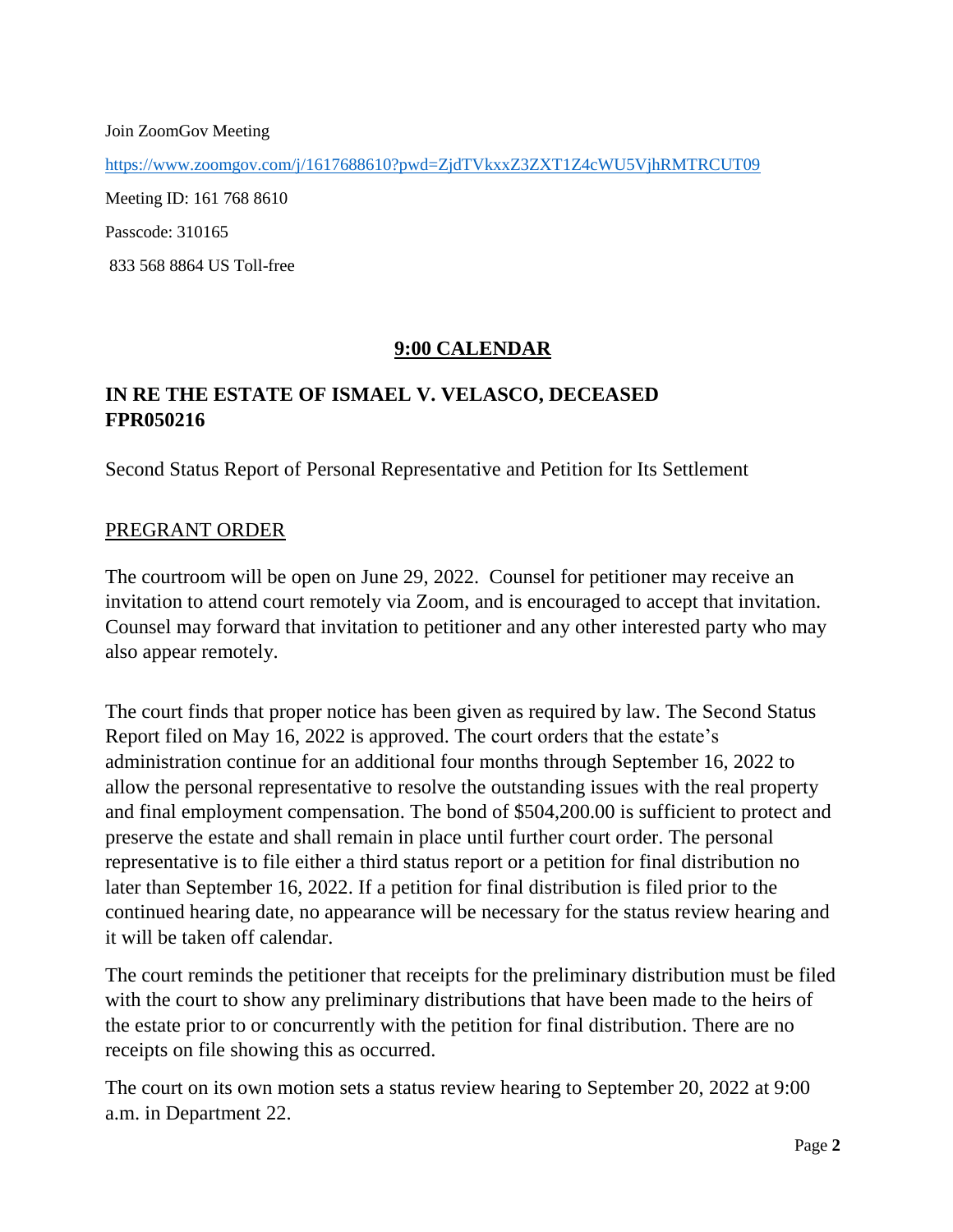The petitioner shall provide a conforming order for the court's review and signature.

# **IN RE THE ESTATE OF ELIZABETH L. HALSTEAD, DECEASED FPR050716**

Petition for Final Distribution on Waiver of Account and for Order Fixing and Allowing Compensation

#### PREGRANT ORDER

The courtroom will be open on June 29, 2022. Counsel for petitioner may receive an invitation to attend court remotely via Zoom, and is encouraged to accept that invitation. Counsel may forward that invitation to petitioner and any other interested party who may also appear remotely.

This matter was continued from May 4, 2022 to allow the petitioner to resolve the issues with the petitioner, which have all been resolved now. Therefore, absent any objections the court intends to rule as follows:

The court finds all notices have been given as required by law. The petition as supplemented is granted as prayed except the release of liability and discharge shall be ordered only upon the filing of the Ex Parte Petition for Final Discharge and Order once assets are distributed and receipts filed with the court pursuant to Probate Code section 11753.

# **IN RE THE ESTATE OF GENARRO J. PAPA, DECEASED FPR051072**

First and Final Report of Executor on Waiver of Account, Waiver of Ordinary Compensation to Executor, For Allowance of Ordinary Compensation and Reimbursement of Costs to Her Attorneys, For Reserve and For Final Distribution

Petitioner Ann Marie Olson's First Supplement to First and Final Report of Executor on Waiver of Account, Waiver of Ordinary Compensation to Executor, For Allowance of Ordinary Compensation and Reimbursement of Costs to Her Attorneys, For Reserve and For Final Distribution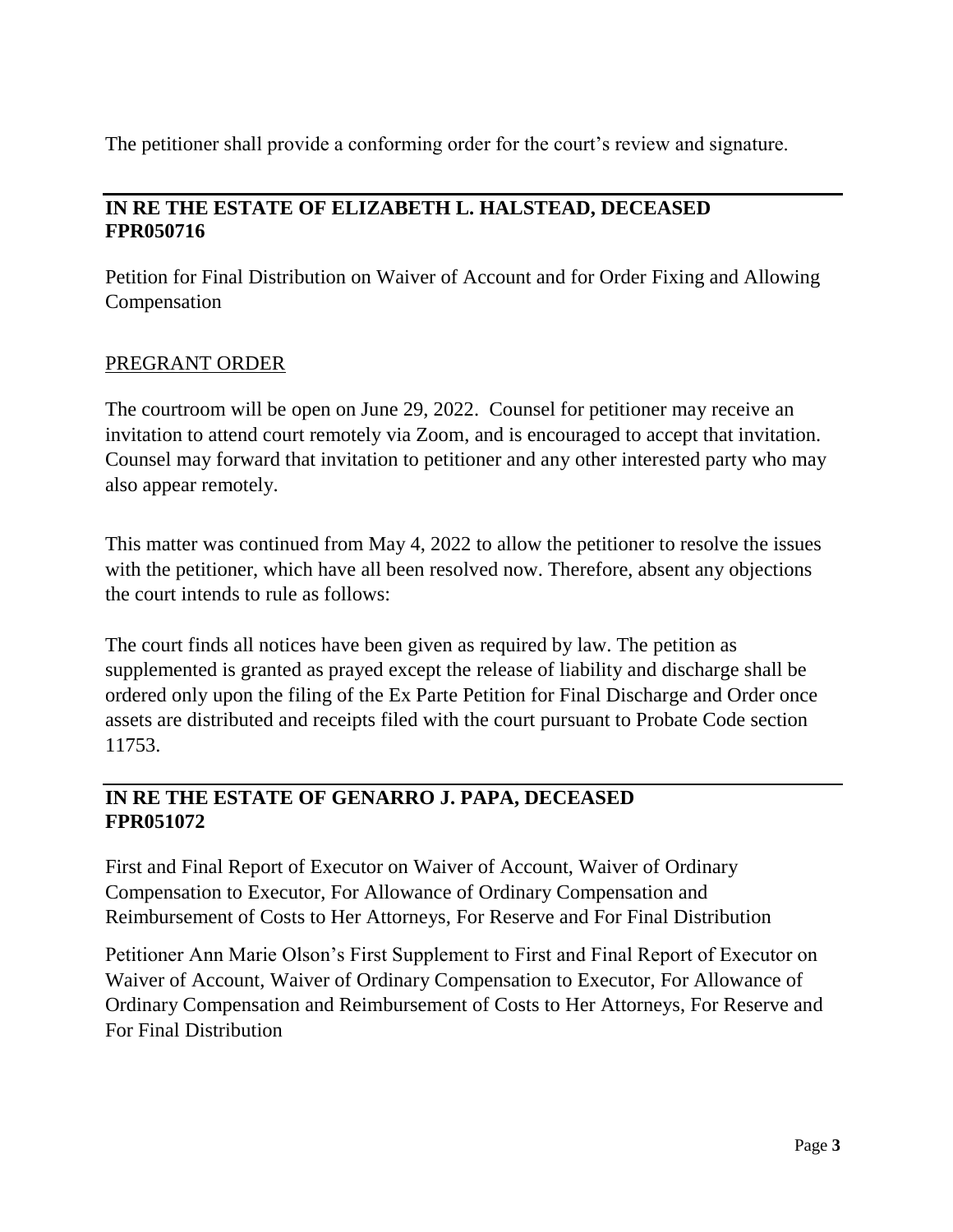Petitioner Ann Marie Olson's Second Supplement to First and Final Report of Executor on Waiver of Account, Waiver of Ordinary Compensation to Executor, For Allowance of Ordinary Compensation and Reimbursement of Costs to Her Attorneys, For Reserve and For Final Distribution

#### PREGRANT ORDER

The courtroom will be open on June 29, 2022. Counsel for petitioner may receive an invitation to attend court remotely via Zoom, and is encouraged to accept that invitation. Counsel may forward that invitation to petitioner and any other interested party who may also appear remotely.

The court on its own motion continues this hearing to August 30, 2022 at 9:00 a.m. in Department 22. Pending the continued hearing the petitioner shall resolve the following issues:

1. Petition, item 21: The statutory calculation includes \$1,500.00 in miscellaneous household/personal property items listed on the inventory and appraisal that was not accounted for in the petition. The petition did not provide the disposition of this asset. If the petitioner intends to consider this amount for calculating the statutory calculation, the petitioner shall include the value of the asset distribution to each heir. In the alternative, if the petitioner seeks to exclude this as a loss, then the amount should be deducted from the statutory calculation. (Prob. Code § 10800(b).) The petitioner is reminded that if the requested statutory compensation is a different amount other than what is listed in the inventory and appraisal, then detailed schedules of receipts, gains and losses must be included. (Cal. Rules of Court, Rule 7.705 (b).)

2. \*\*Advisory Only\*\* Reserve: The court has reviewed the second supplement filed on June 15, 2022 which seeks to modify the reserve amount from \$2,500 to \$6,500.00 for closing cost, taxes, expenses and a reserve for any liability due from the estate. However, the court in its discretion will require an informal accounting of the reserve which must be attached to the Ex Parte Petition for Final Discharge and may set the request for discharge for a hearing and require notice. (Solano County Local Rules, Rule 7.66 e.)

3. The seller's closing statement includes disbursements to "Bonnie Falk and Brian Kunde". These unusual expenses were not explained. The petitioner shall explain who these persons are and provide supporting documents for these expenses to show how they provided a benefit to the estate. (Prob. Code § 10901.)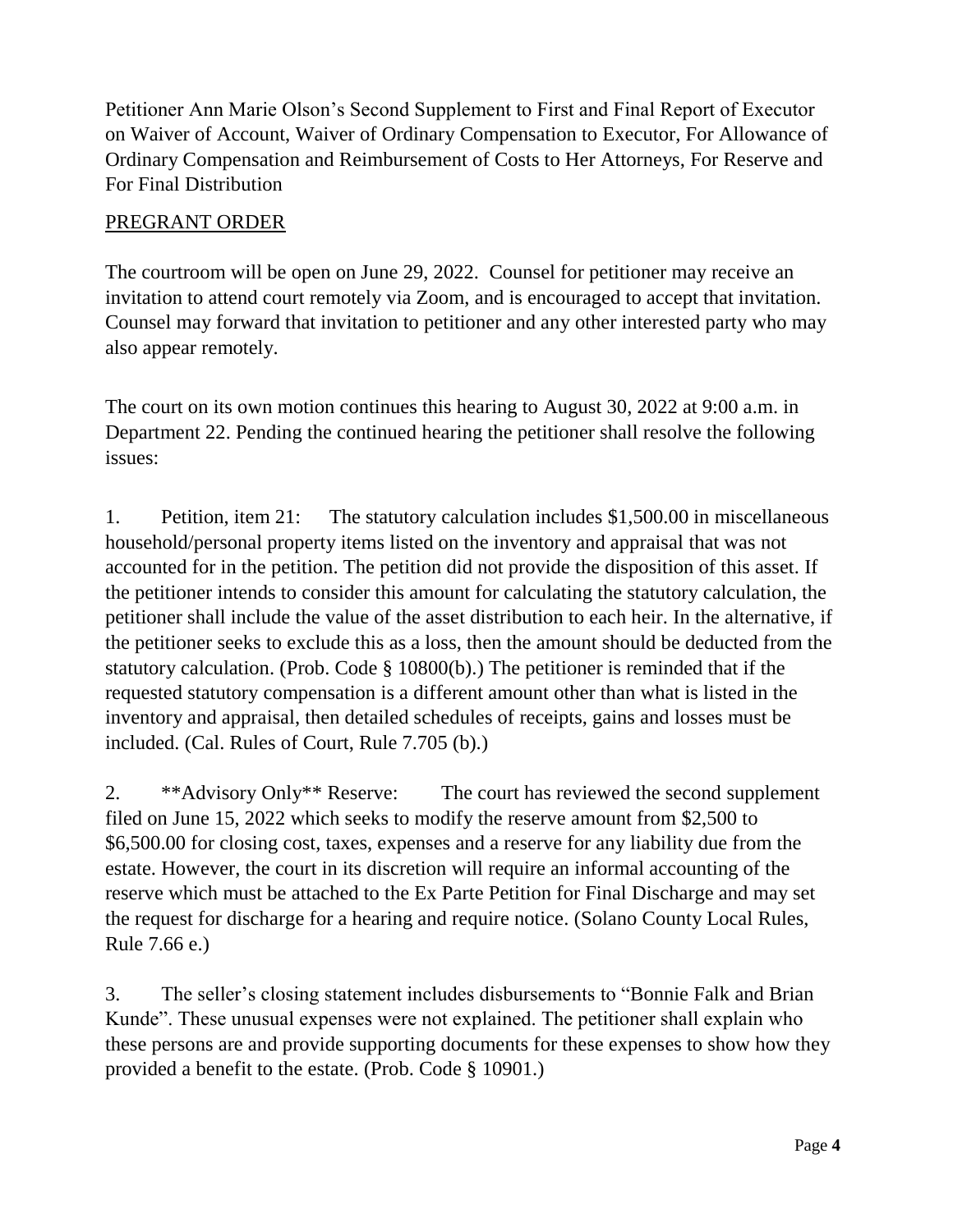4. There was no proof of service on file to show that the first supplement filed on May 27, 2022 was served on all persons entitled to notice. (Cal. Rules of Court, Rule 7.53 (b).)

5. There was no waiver of account and no proof of service on file showing proper notice was given to "Roy Volpe" who was an heir of a specific gift in the decedent's will. The petitioner shall provide proper notice and file proof with the court.

# **IN RE THE ESTATE OF JASWINDER SINGH SIDHU, DECEASED FPR051270**

Spousal Property Petition

#### PREGRANT ORDER

The courtroom will be open on June 29, 2022. Counsel for petitioner may receive an invitation to attend court remotely via Zoom, and is encouraged to accept that invitation. Counsel may forward that invitation to petitioner and any other interested party who may also appear remotely.

The court on its own motion continues this hearing to August 31, 2022, at 9:00 a.m. in Department 22. Pending the continued hearing the petitioner shall resolve the following issues:

1. The contents of the petition did not provide some of the required information listed in Solano County Local Rules, Rule 7.73 b. The Spousal Property Petition seeks to transfer alleged community property in whole or in part and must comply with Solano County Local Rules, Rule 7.73. The petitioner shall provide the missing information listed. For example, the petitioner did not provide the specific date and place of marriage between the decedent and the surviving spouse. The petitioner shall review and comply with all the requirements listed in Solano County Local Rule, Rule 7.73 b.

2. The petition did not include copies of the deeds for the three real properties (Solano Local Rule 7.73 b. (6).

3. The petitioner shall provide a copy of the Interspousal Transfer Deeds that are referred to in Attachment 7 for the court's review.

4. Petition, item 7 - Business interests: There was no attachment providing any information on any interest in a business or any unincorporated business that the deceased spouse was operating or managing at the time of death and whether there was any written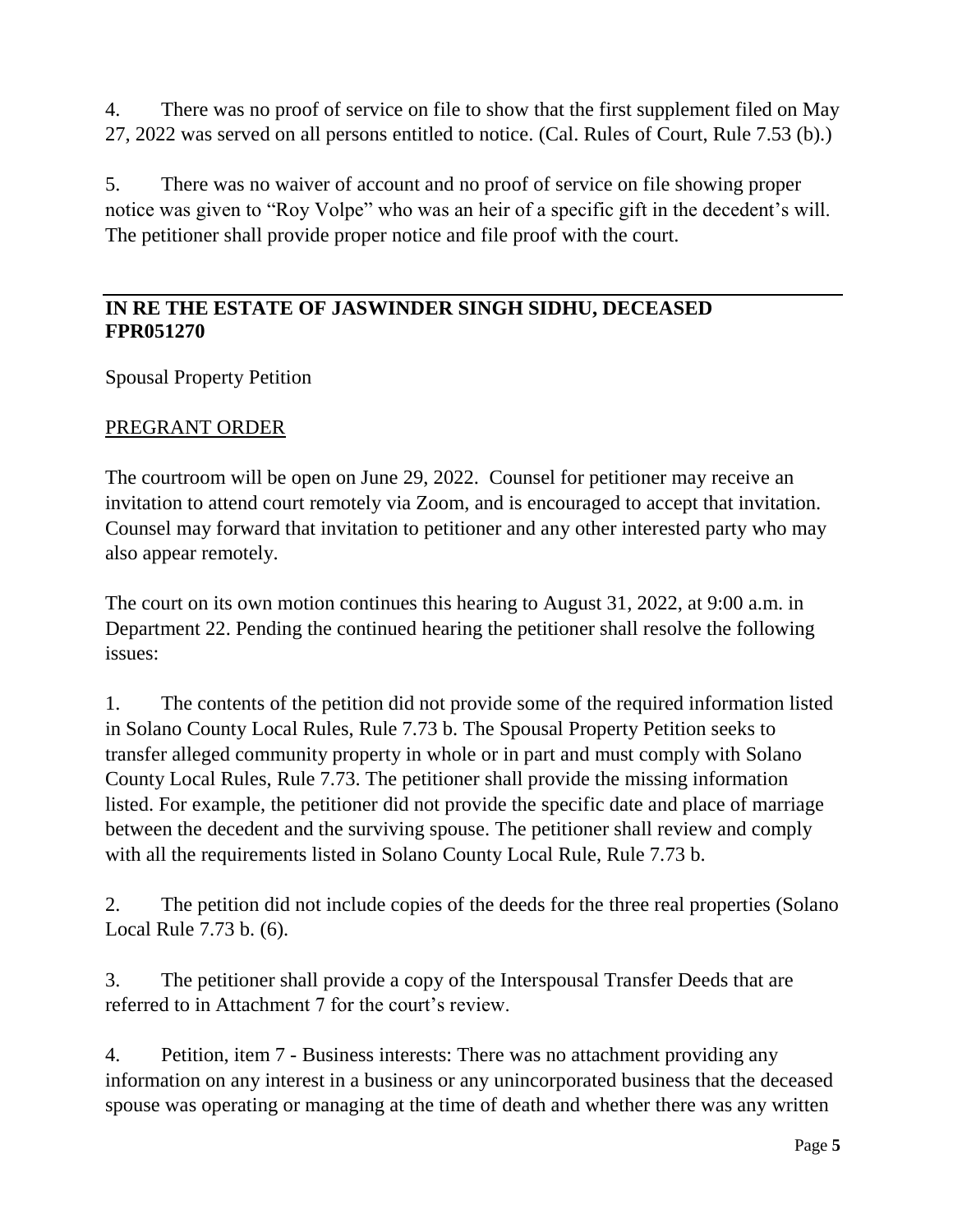agreement between the deceased spouse and the surviving spouse. Attachment 7 provides that there were two businesses, but no information as to the names of the businesses, the type of businesses, the interest the decedent had in any of the businesses and values for such businesses. Also, the petitioner is required to file a list of known creditors of any of the businesses and other specific information. (See Prob. Code § 13658.)

5. Attachment 9: While the petitioner has filed consents by the adult heirs of the decedent, there is one heir that is a minor that has not consented. The petitioner shall explain if there is a guardian ad litem that can protect his interest in this proceedings, or if one needs to be appointed.

#### **IN THE MATTER OF THE WAYNE O. COUCH AND MARIETTA COUCH FAMILY TRUST FPR051315**

Petition to Determine Ownership of Estate Property and for Order Authorizing and Directing Trustee to Transfer Estate Property (Prob. Code § 850 (a)(2) and § 17200)

#### PREGRANT ORDER

The courtroom will be open on June 29, 2022. Counsel for petitioner may receive an invitation to attend court remotely via Zoom, and is encouraged to accept that invitation. Counsel may forward that invitation to petitioner and any other interested party who may also appear remotely.

This matter was continued from April 19, 2022 to allow the petitioner to address the issues with the petition, which have now been resolved. The court has read and considered the response filed on April 21, 2022. The court finds that proper notice has been given by law. The petition is denied.

The court does not find that the IRA is an asset of the trust as the IRA had a named beneficiary who died prior to the settlors. Any changes that were necessary were not made prior to the settlor's death. While the trust may receive the proceeds from the IRA, it would only be possible if the trust was the named beneficiary. Here, the trust was not. The court cannot change the named beneficiary of an IRA through this proceeding. The deceased settlor's pour over will would need to be probated and is intended to be used for situations as the one presented.

The petitioner relies primarily on Estate of Heggstad (1993) 16 Cal.App.4th 943 which dealt with a trust where the trustor failed to transfer a property by deed into the trust, but listed that property on the trust's Schedule A. In finding that the property was an asset of the trust, the court noted that a trust could be created in one of two ways per Probate Code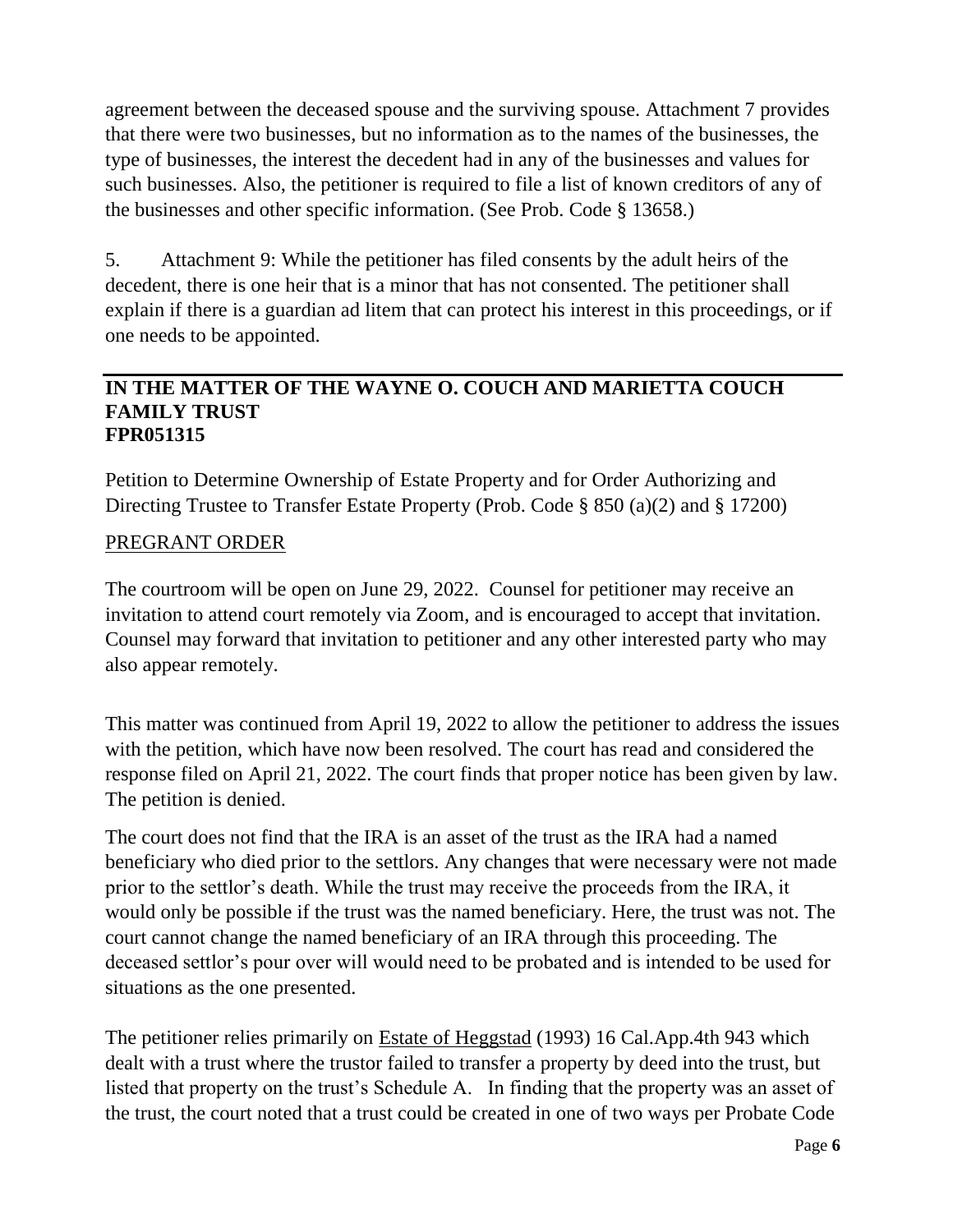§ 15200, either by declaration by the owner of property that the owner holds the property as trustee or by transfer of property by the owner during the owner's lifetime to another person as trustee. (Probate Code § 15200.) The court then observed that "there is no requirement that the settlor/trustee execute a separate writing conveying the property to the trust." (Estate of Heggstad, *supra*, 16 Cal. App. 4th at 948.)

This court is unpersuaded that Estate of Heggstad (1993) 16 Cal.App.4th 943 applies here. The court has found nothing in Heggstad supporting the relief sought, namely that the property can be declared an asset of the trust by showing that the deceased settlor allegedly intended to, but never did, transfer the property into the trust or that it was ever listed as an asset of the trust. The trust was also not a named beneficiary. It was the settlor's predeceased son.

In addition, a pour-over will is not admissible evidence to prove inter vivos changes in the character of property done during that person's lifetime. (Estate of Gallio (1995) 33 Cal.App.4th 592, 598 ["a will is ambulatory in nature, subject to revocation or modification during the testator's life; it 'speaks' only as of the date of the testator's death."].)

While the petitioner has explained that the exact result will be achieved if the deceased settlor's will is probated, there is no supporting evidence by the petitioner showing how the court may grant the petition through this proceeding, or what legal basis petitioner relies on. For all of these reasons stated above, the court denies the petition. The petitioner will need to probate the deceased settlor's will to properly marshal any assets related to the IRA.

# **IN RE THE ESTATE OF MICHAEL D. GUSTAFSON, DECEASED FPR051331**

First Amended Spousal Property Petition

# PREGRANT ORDER

The courtroom will be open on June 29, 2022. Counsel for petitioner may receive an invitation to attend court remotely via Zoom, and is encouraged to accept that invitation. Counsel may forward that invitation to petitioner and any other interested party who may also appear remotely.

This matter was continued from April 27, 2022 to allow the petitioner to address the issues with the petition. However, the court notes an amended petition was filed on May 20,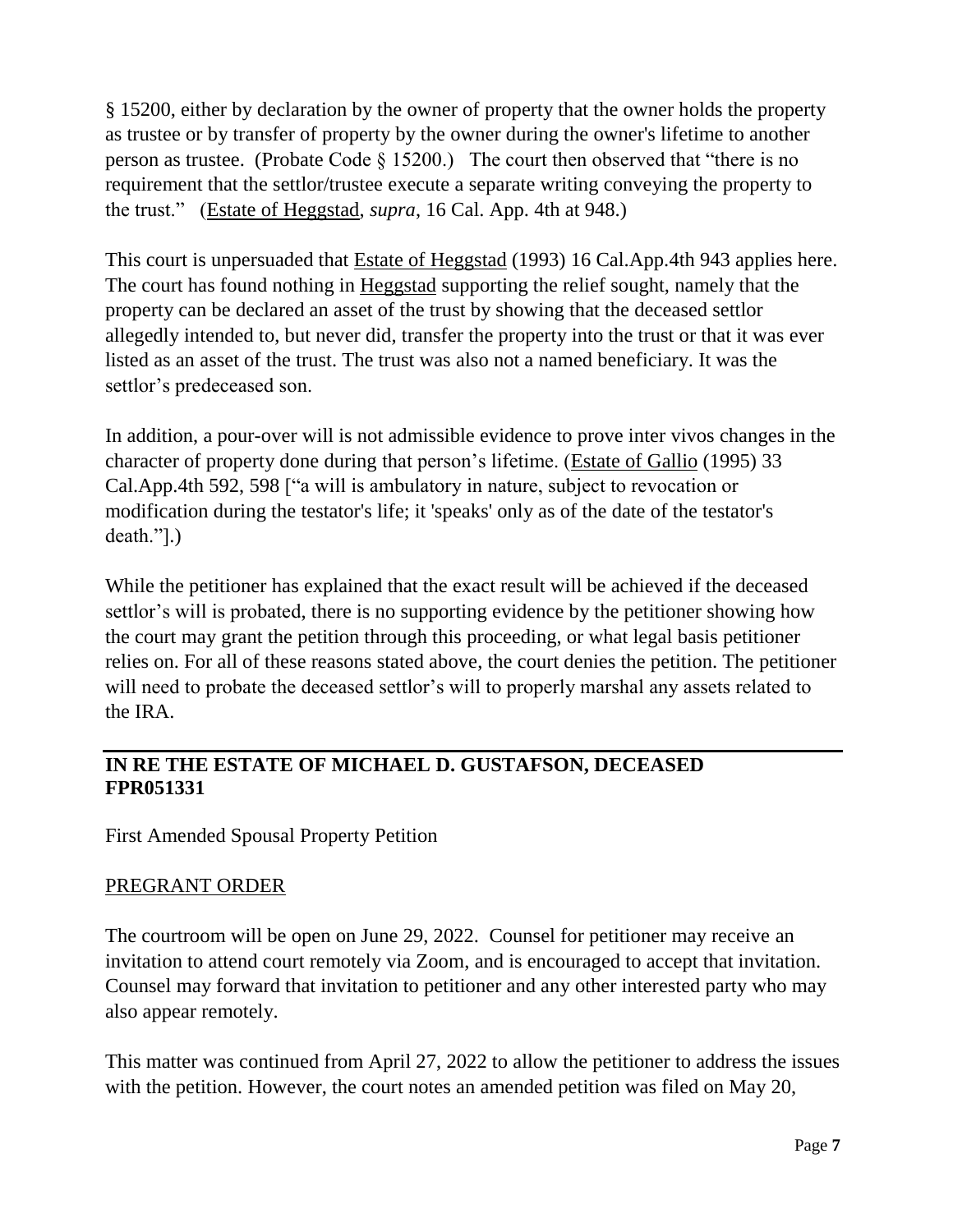2022. Amended petitions replace the original petition for all purposes. (Cal. Rules of Court, Rule § 7.3(3).) Therefore, absent any objections the court intends to rule as follows:

The court finds all notices have been given as required by law. The petition is granted as prayed.

# **IN RE THE ESTATE OF BILLYE SUE LAMB, DECEASED FPR051332**

Petition for Probate of Will and for Letters Testamentary and for Authorization to Administer Under the Independent Administration of Estates Act

# PREGRANT ORDER

The courtroom will be open on June 29, 2022. Counsel for petitioner may receive an invitation to attend court remotely via Zoom, and is encouraged to accept that invitation. Counsel may forward that invitation to petitioner and any other interested party who may also appear remotely.

This matter was continued from April 20, 2022 to allow the petitioner to address the issues with the petition. However, only some of the issues have been resolved.

The court on its own motion continues this hearing to August 31, 2022, at 9:00 a.m. in Department 22. Pending the continued hearing the petitioner shall resolve the following issues:

1. Petition, item 1: The petitioner did not specify which newspaper will be used for publication.

2. Petition, item 3.d (7): The petitioner did not provide the total value of assets and shall clarify if they consist of all liquid assets.

3. Petition, item 8: The deceased spouse's name and date of death must be provided. (Solano County Local Rule, Rule 7.51 b.)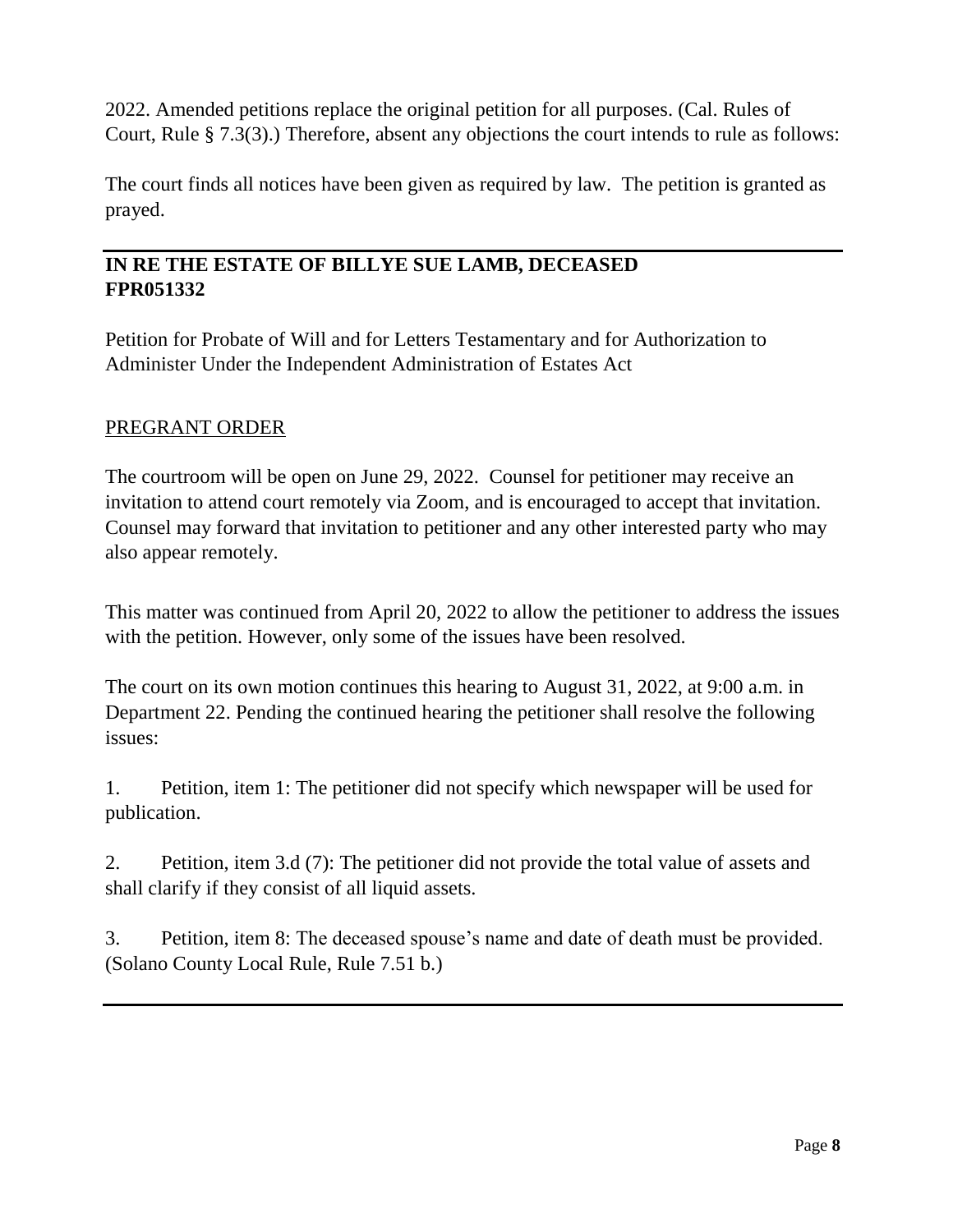# **IN RE THE ESTATE OF JOAQUIN MARCIAL ROMERO, DECEASED FPR051354**

Petition for Letters of Administration and Authorization to Administer Under the Independent Administration of Estates Act

#### PREGRANT ORDER

The courtroom will be open on June 29, 2022. Counsel for petitioner may receive an invitation to attend court remotely via Zoom, and is encouraged to accept that invitation. Counsel may forward that invitation to petitioner and any other interested party who may also appear remotely.

This matter was continued from May 3, 2022 to allow the petitioner to address the issues with the petition. The court has read and considered the declaration filed on June 27, 2022 which resolved the previous issues but created new ones. The court on its own motion continues this hearing to September 13, 2022 at 9:00 a.m. in Department 22. Pending the continued hearing the petitioner shall resolve the following issues:

1. The verification attached to the declaration was not dated by the petitioner.

2. The proof of service attached to the declaration is dated June 20, 2022 for a hearing on June 29, 2022, which is insufficient. The petitioner shall serve a copy of the declaration at least fifteen days prior to the next hearing date to all persons entitled to notice.

3. The declaration included a copy of a Spousal Property petition and stated it would be filed concurrently with the court. However, it has not been filed with the court. While the petitioner may file a Spousal Property Petition in the same case number before the court, it must be filed separately from the declaration with its own exhibits and signatures, proof of service, with its own notice of hearing and any other documents required for that type of proceeding as provided by the probate code. It also requires a filing fee to be paid for that proceeding separately. The court will not address the Spousal Property petition until the proper filing fee has been paid and the petition has been filed and served with its own exhibits complete and of itself. It does not appear that the Spousal Property petition is on calendar June 29, 2022 and has not been calendared with the court for any future hearing date.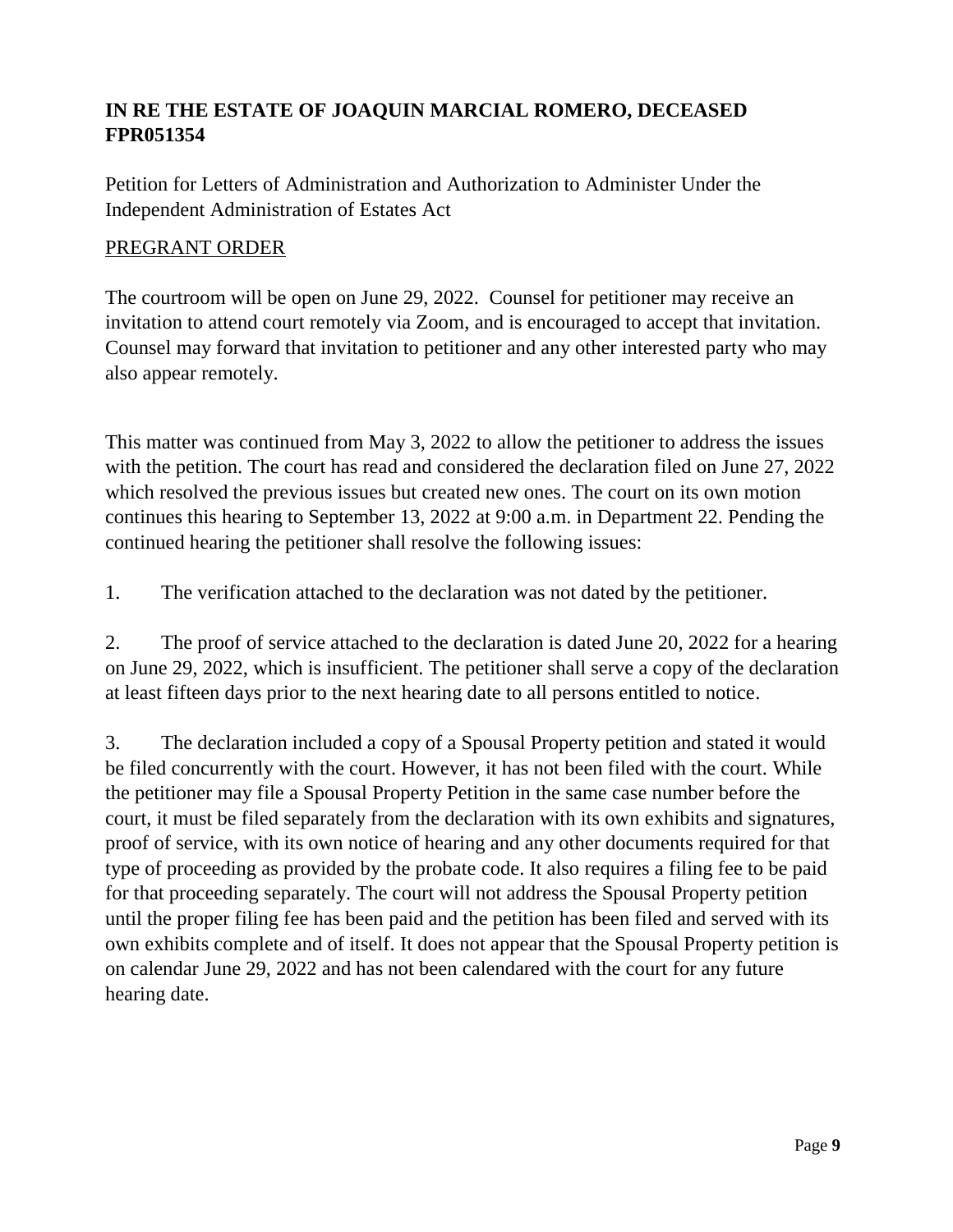4. While the petitioner states that the issue of waiver of bond is moot because the petitioner intends to reopen the related matter Solano County Superior Court FPR050069 the Estate of Ana Maria Romero, nothing has been filed as of yet in the related matter and it has not been reopened.

# **IN RE THE ESTATE OF GINNIE V. JOHNSON, DECEASED FPR051447**

Petition for Letters of Administration and for Authorization to Administer Under the Independent Administration of Estates Act

# PREGRANT ORDER

The courtroom will be open on June 29, 2022. Counsel for petitioner may receive an invitation to attend court remotely via Zoom, and is encouraged to accept that invitation. Counsel may forward that invitation to petitioner and any other interested party who may also appear remotely.

The court on its own motion continues this hearing to September 13, 2022, at 9:00 a.m. in Department 22. Pending the continued hearing the petitioner shall resolve the following issues:

1. The proof of service filed on May 19, 2022 is dated "May 18, 2000". The petitioner shall clarify the date and file an amended proof of service with the correct date to show that proper notice was given. In addition, the notice of hearing did not appear to include the correct address for the court hearing as it was a copy that was not endorsed. The petitioner shall serve all persons entitled to notice a copy of the notice of hearing with the correct address of 580 Texas Street, Fairfield, Ca 94533 and file proof with the court.

2. \*\*Advisory Only\*\*Bond: While the petitioner has filed a bond waiver, the court in its discretion may set bond and intends to do so. (Prob. Code §8481(b).) The petitioner seeks to administer an estate with all liquid assets without court supervision for an estate valued at \$200,000.00 and is not the sole heir. The court finds good cause to require a bond in the amount of \$200,000.00 to protect the estate, any potential creditors and other interested persons.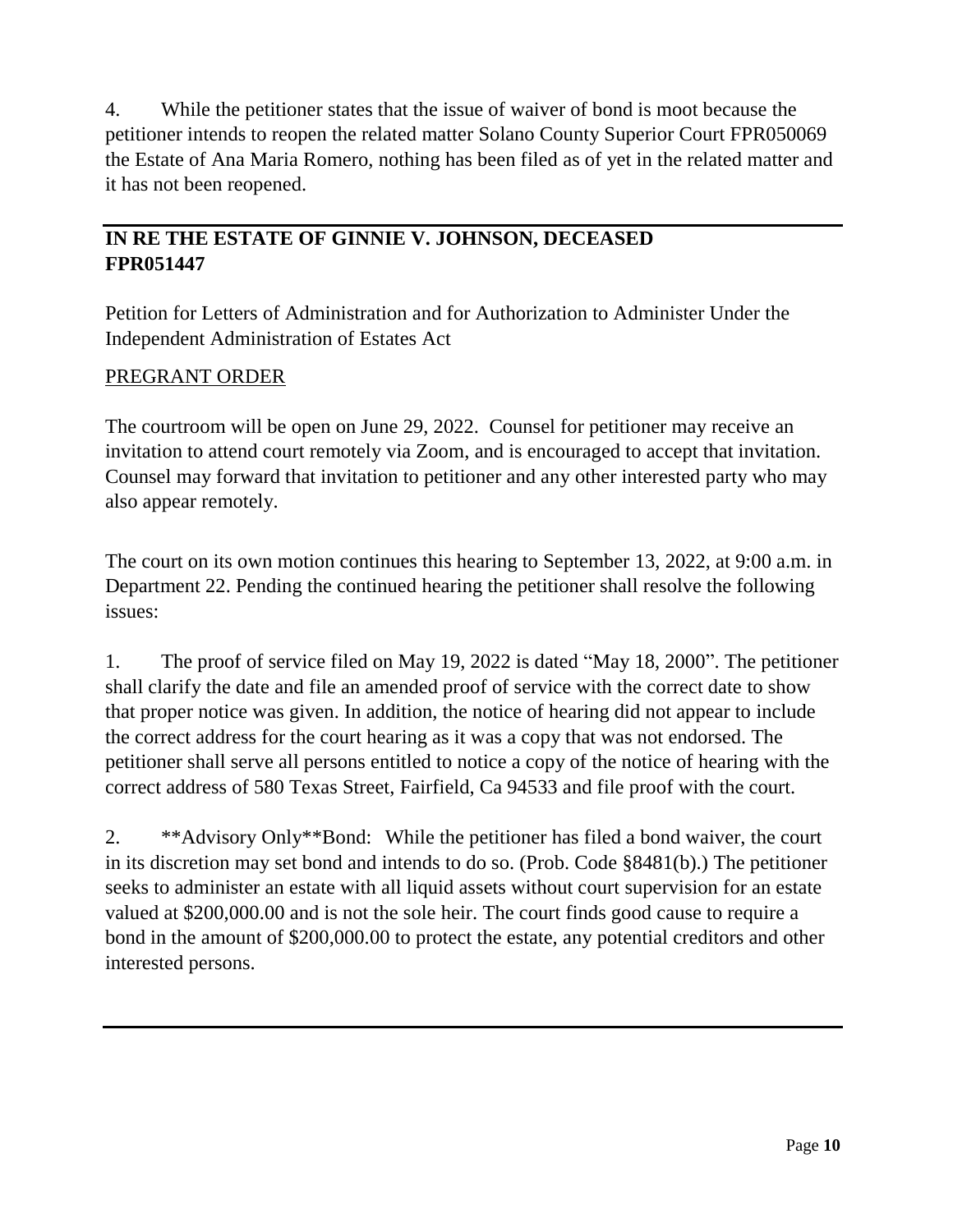## **IN RE THE ESTATE OF ROBERT L. MERTZ, DECEASED FPR051457**

Petition for Letters of Administration and for Authorization to Administer Under the Independent Administration of Estates Act

#### PREGRANT ORDER

The courtroom will be open on June 29, 2022. Counsel for petitioner may receive an invitation to attend court remotely via Zoom, and is encouraged to accept that invitation. Counsel may forward that invitation to petitioner and any other interested party who may also appear remotely.

The court in its discretion may require a bond from a non-resident personal representative. (Prob. Code § 8571) While the court notes the decedent has filed bond waivers, the petitioner is a resident of the State of North Carolina and is requesting full authority without court supervision for an estate that is high in value with the majority of liquid assets and is not the sole heir. There are sufficient assets to pay for the bond from the estate. Therefore, the court finds good cause to require a bond in the amount of \$1,150,000.00 to protect the estate, creditors and other interested persons.

Therefore, absent any objections the court intends to rule as follows:

The court finds all notices have been given as required by law. The petition is granted as modified by the court as to the bond.

The court appoints Rebecca M. Laughlin as administrator with Full Authority under the Independent Administration of Estates Act.

Bond is set at \$1,150,000.00. Letters shall not issue until bond is posted with the clerk. The petitioner is to apply sua sponte for an increase in bond in the event the aggregate value of the estate's assets exceeds \$1,150,000.00.

The court appoints Raymond J. Simonds as probate referee. The personal representative is reminded of the requirement to file the Inventory  $\&$  Appraisal within four months as required by Probate Code section 8800.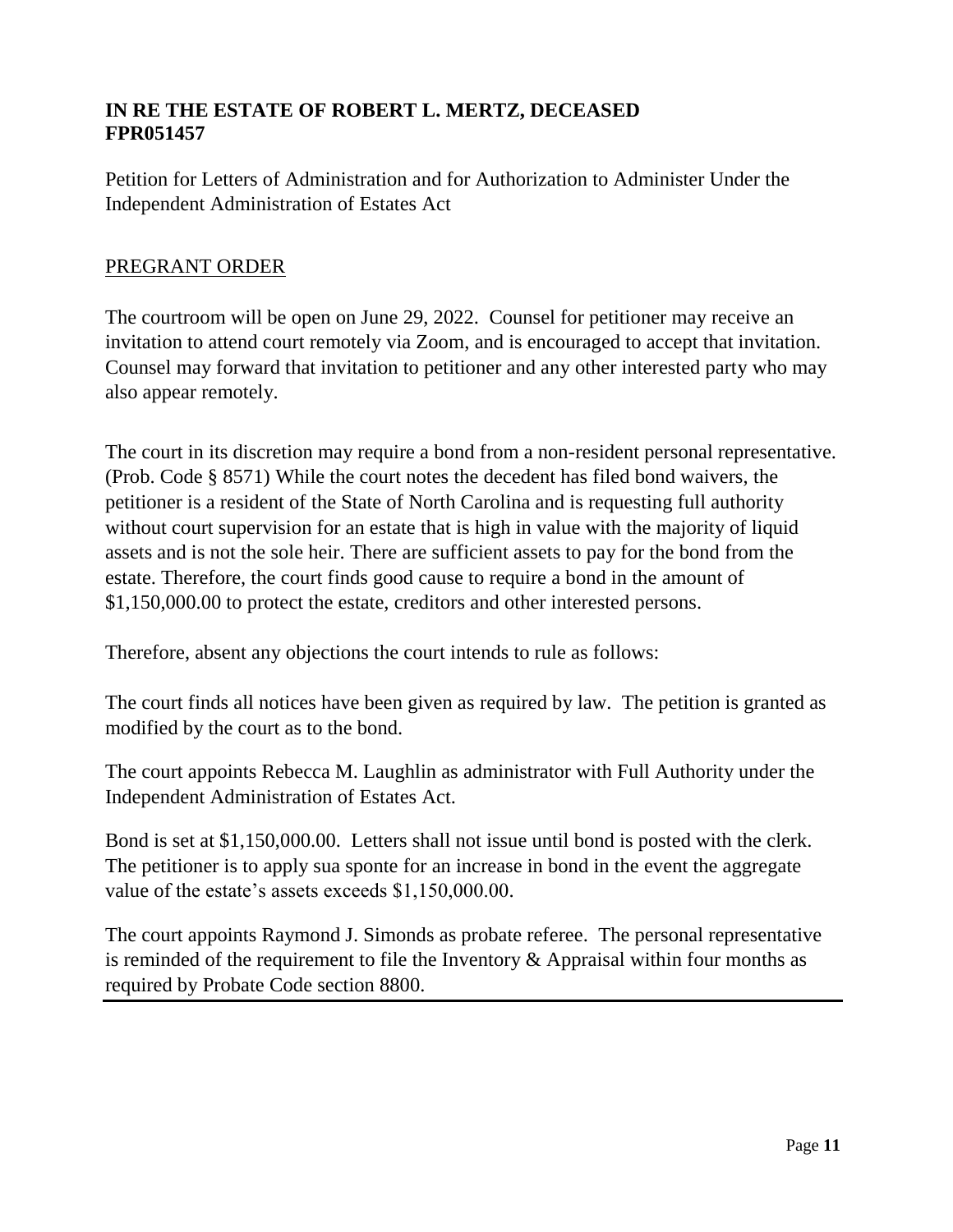# **9:30 CALENDAR**

# **SCHWARTZ v. RIO VISTA RV PARK, LLC, ET AL. FCS057104**

Motion for Attorneys' Fees and Costs

#### TENTATIVE RULING

The motion for award of attorneys' fees is granted in part.

Defendant is entitled to an award of attorneys' fees as the prevailing party in Plaintiff's sixth cause of action for retaliatory eviction. "In any action brought for damages for retaliatory eviction, the court shall award reasonable attorney's fees to the prevailing party if either party requests attorney's fees upon the initiation of the action." (Civ. Code  $\S$ ) 1942.5(i).) This statute does not explicitly limit the definition of prevailing party to exclude a defendant in whose favor a dismissal is entered and, for purposes of an award of attorneys' fees authorized by statute as recoverable costs pursuant to Code of Civil Procedure section 1033.5(a)(10)(B), a prevailing party expressly includes a defendant in whose favor a dismissal is entered. (Code Civ. Proc. § 1032(a)(4).) However, Defendant is not entitled to an award of attorneys' fees for any of the other causes of action.

Although the parties entered into an agreement purporting to entitle the prevailing party to an award of attorneys' fees and to define prevailing party to include the party in whose favor a dismissal is entered, there can be no prevailing party for purposes of a contractual provision for attorneys' fees and costs when an action is voluntarily dismissed. (Civ. Code  $\S 1717(b)((2))$ . The statute "overridereal or nulliffies] conflicting contractual provisions, such as provisions expressly allowing recovery of attorney fees in the event of voluntary dismissal or defining 'prevailing party' as including parties in whose favor a dismissal has been entered." (*Santisas v. Goodin* (1998) 17 Cal.4th 599, 617; *Khan v. Shim* (2016) 7 Cal.App.5th 49, 56.) Notwithstanding Defendant's pending motion to dismiss, Plaintiff could voluntarily dismiss the action since the motion had not yet been ruled upon and the outcome of the motion was not inevitable. (*Cole v. Hammond* (2019) 37 Cal.App.5th 912, 923-924.)

The other statutory claims for award of attorneys' fees are inapplicable. Defendant claims entitlement to attorneys' fees pursuant to Civil Code section 798.85 for an action arising out of the provisions of the Mobilehome Residency Law, but Defendant did not allege any violation of any statutory provision of the Mobilehome Residency Law. Defendant claims entitlement to an award of attorneys' fees under Code of Civil Procedure section 1174.2,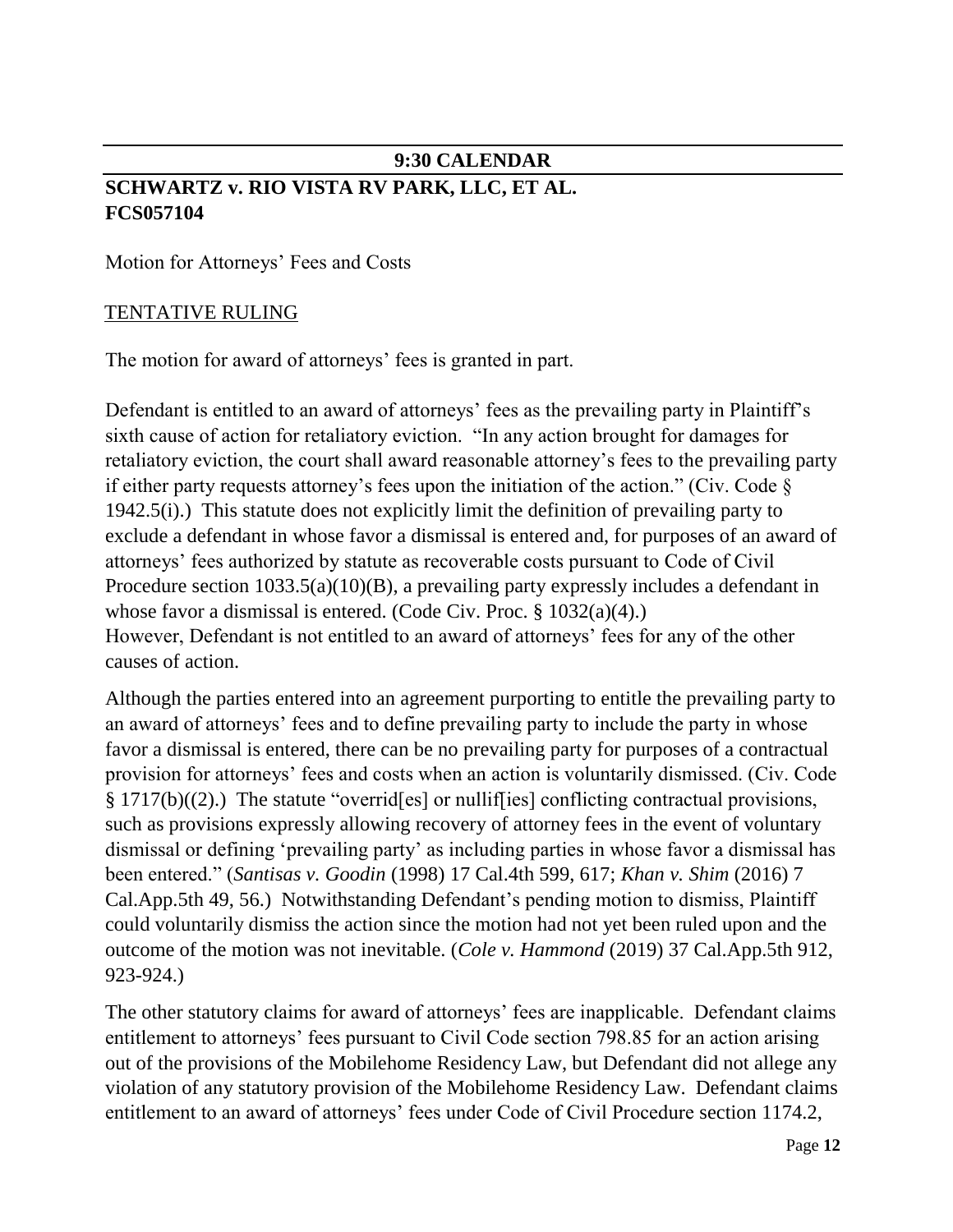but this action was not an unlawful detainer action and there was no determination that Defendant did not substantially breach obligations under Civil Code section 1941 or the warranty of habitability. Defendant claims entitlement to an award of the reasonable expenses incurred to prove the truth of matter requested to be admitted under Code of Civil Procedure section 2033.420(a), but Defendant has not demonstrated that Defendant propounded any requests for admission, that Plaintiff failed to admit the truth of any matter in any request, and that Defendant thereafter proved the truth of the matter in the request.

Despite demonstrating that it is entitled to attorneys' fees for only one of the five causes of action alleged against Defendant, Defendant establishes only that it collectively incurred roughly 92 total hours of attorney time billed at \$165 an hour for the entire litigation. Defendant makes no attempt to allocate fees incurred between work performed to defend against the retaliatory eviction cause of action and all other causes of action. (See, *Akins v. Enter. Rent-A-Car Co.* (2000) 79 Cal.App.4th 1127, 1133 ["When a cause of action for which attorney fees are provided by statute is joined with other causes of action for which attorney fees are not permitted, the prevailing party may recover only on the statutory cause of action."].) Defendant provides no specific evidence from which proper apportionment of fees may be determined. Nonetheless, taking into account all relevant circumstances, including the proportion of the action for which attorneys' fees may be awarded, the relatively minimal discussion of the sixth cause of action in Defendant's demurrer to the complaint, and the limited success of Defendant's motion for award of attorneys' fees, the court finds that award of attorneys' fees in the amount of \$1,320 to be reasonable.

## **RESTIVO v. MACRINA FCS057662**

Motion by Defendant to Dismiss

# TENTATIVE RULING

The motion is denied, for the following procedural deficiencies:

A "motion to dismiss" is authorized to be filed by federal law, in a federal court case. This is a state law case, and federal law does not apply.

The filings by moving party here also fail to comply with the requirements that (1) moving papers be accompanied by a notice of motion stating the nature of the order being sought and the grounds for its issuance, as required by California Rules of Court rule 3.1110(a); (2) moving papers include a supporting memorandum of points and authorities,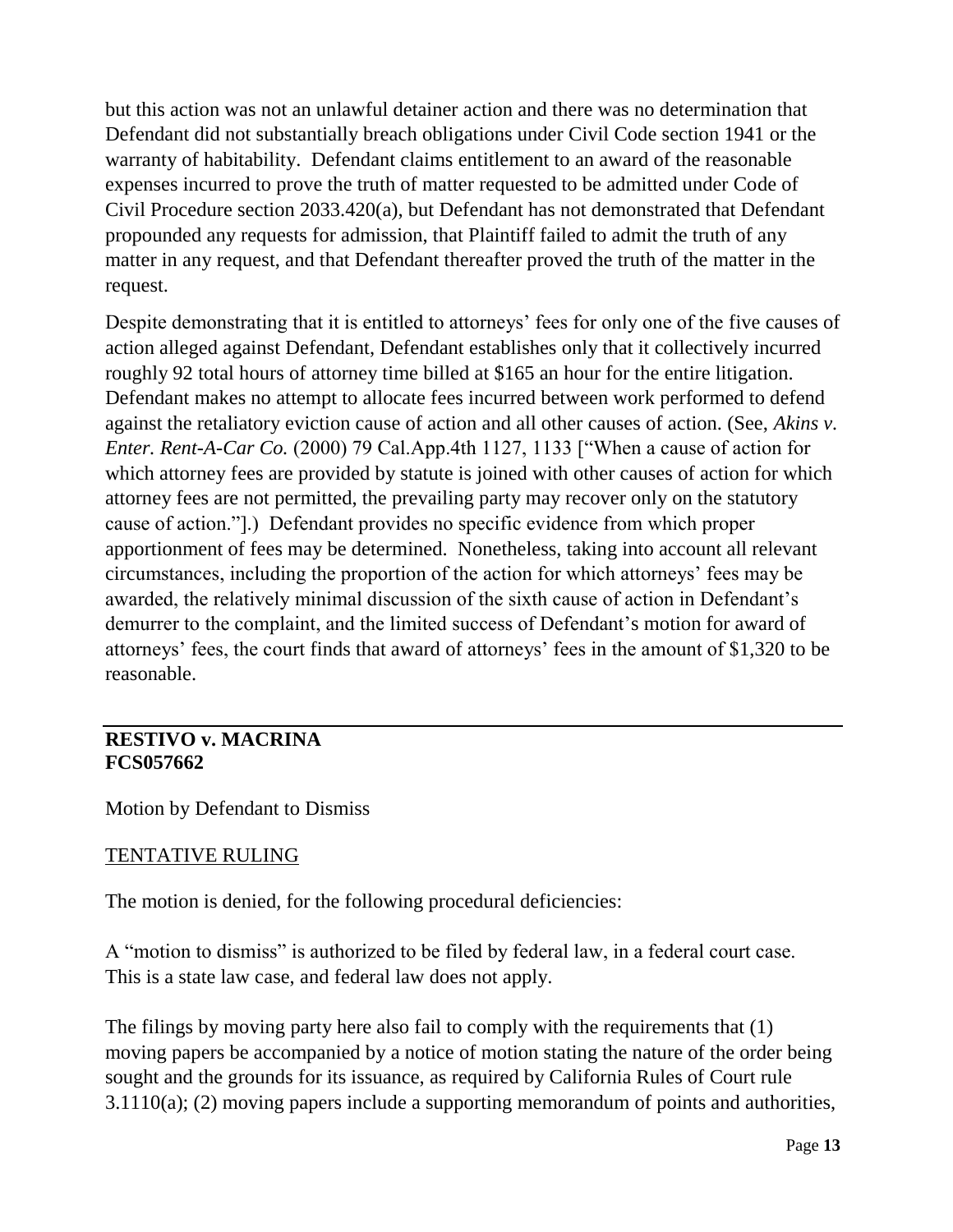as required by California Rules of Court rule 3.1113(a) and (b); and (3) to the extent Defendant asked the court to consider documents outside of the pleadings, the motion papers must include a separate document known as a request for judicial notice, as required by California Rules of Court rule 3.1113(l).

# **VACAVILLE POLICE OFFICERS' ASSOCIATION v. CITY OF VACAVILLE and VACAVILLE POLICE DEPARTMENT FCS058025**

Motion to Compel Arbitration

#### TENTATIVE RULING

Petitioner VACAVILLE POLICE OFFICERS' ASSOCIATION moves to compel arbitration of its member John Doe's discipline case following review by the City Manager of Vacaville, pursuant to the Memorandum of Understanding Petitioner and Respondents CITY OF VACAVILLE and VACAVILLE POLICE DEPARTMENT have signed.

Legal Standard. A party to an arbitration agreement may petition the court to compel arbitration if it alleges the existence of a written agreement to arbitrate a controversy and that a party to the agreement refuses to arbitrate. (Code Civ. Proc., § 1281.2.) In ruling on a petition to compel arbitration, the trial court shall order parties to arbitrate if it determines that a valid agreement to arbitrate the controversy exists and the dispute between the parties falls within the scope of the agreement. (*Luxor Cabs, Inc. v. Applied Underwriters Captive Risk Assurance Co.* (2018) 30 Cal.App.5th 970, 977 (*Luxor Cabs*).)

**Analysis.** A valid agreement to arbitrate exists: the Memorandum of Understanding states that an employee subject to qualifying discipline may appeal the discipline to the City Manager and "may appeal the decision of the City Manager to an arbitrator." (Petition at ¶ 8, Exhibit A.) The parties agree that the Memorandum of Understanding is a valid contract and that Doe suffered qualifying discipline. However, the court finds that the dispute between the parties, as it currently stands, does not fall within the scope of the agreement. (*Luxor Cabs*, *supra*, 30 Cal.App.5th at p. 977.) When a disciplinary matter is appealed to an arbitrator under the Memorandum of Understanding, the arbitrator's decision is clearly meant to be the end of the process: the Memorandum of Understanding states that "[t]he decision rendered by the arbitrator shall be final and binding and not appealable to the City Council or a court of law." (Declaration of City Manager Aaron Busch in Opposition (Busch) at ¶ 4, Exhibit A.) Appeal of the City Manager's decision in question will not enable full and final review of the disciplinary charges against Doe and so will not effectuate the intent of the Memorandum of Understanding.